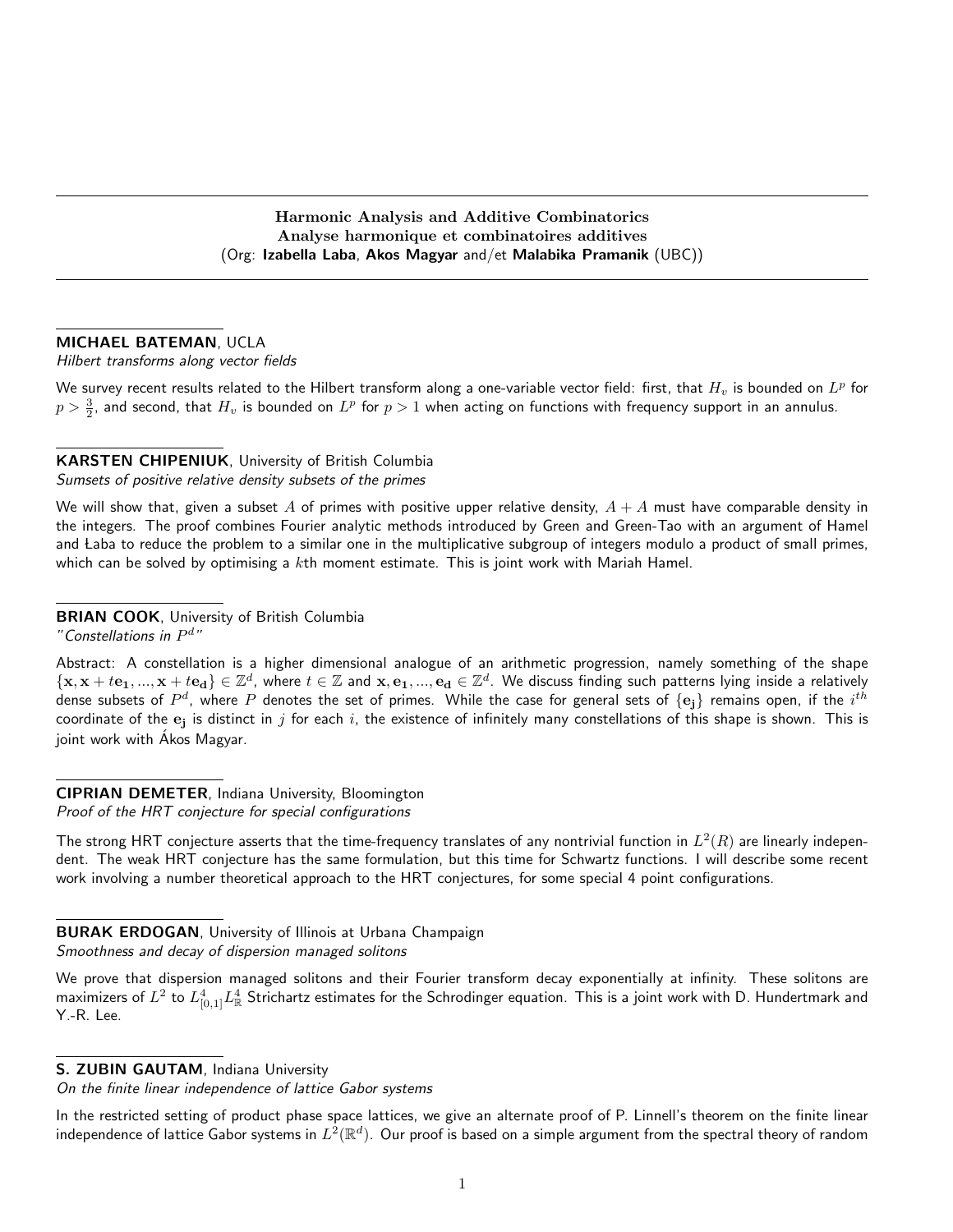Schrödinger operators; in the one-dimensional setting, we recover the full strength of Linnell's result for general lattices. The results described were obtained jointly with C. Demeter.

# JOHN GRIESMER, University of British Columbia

Sumsets with one dense and one infinite summand

When A and B are sets of integers having positive upper Banach density, the sumset  $A + B := \{a + b | a \in A, b \in B\}$  is highly structured, according to a result proved by Renling Jin and strengthened by Bergelson, Furstenberg, and Weiss. We will see that  $A + B$  is still quite structured, even when A is only assumed to be infinite, and B has positive upper Banach density. This is an application of the sharp description of multiple correlation sequences in ergodic theory provided by Bergelson, Host, and Kra.

# MARIAH HAMEL, University of Georgia

Arithmetic structure in sumsets and difference sets

Abstract: In this talk we will discuss the phenomenon that the sumset and difference set of a sufficiently large set must contain arithmetic structure. In particular, we will show that it is possible to prove structural results for sumsets and difference sets of sparse sets.

# ALEX IOSEVICH, Univeristy of Rochester

Distribution of simplexes, directions, angles and volumes in Euclidean and non-Euclidean settings

We shall see that a sufficiently large subset of Euclidean space, or a vector space over a finite field, determines a large number of distinct simplexes, directions, angles and volumes. Fourier analytic and combinatorial methods play an important role.

NETS KATZ,

MICHAEL LACEY, Georgia Tech

NEIL LYALL, University of Georgia Simultaneous Polynomial Recurrence

Let  $P \in \mathbb{Z}[n]$  with  $P(0) = 0$ . It is a striking and elegant fact (proved independently by Furstenberg and Sárközy) that any subset of the natural numbers of positive upper density necessarily contains two distinct elements whose difference is given by  $P(n)$  for some  $n \in \mathbb{N}$ . Using Fourier analysis we establish quantitative bounds for the following strengthening of this result: Let  $\varepsilon > 0$ , then there exists  $N_{\varepsilon,P}$  such that if  $N \ge N_{\varepsilon,P}$  and  $A \subseteq \{1,\ldots,N\}$ , then there exists  $n \ne 0$  such that A contains at least  $|A|^2/N-\varepsilon$  pairs of elements whose common differences are all equal to  $P(n)$ . If time permits we will also discuss the problem of finding simultaneous  $\varepsilon$ -optimal return times for a given collection of polynomials  $P_1, \ldots, P_\ell \in \mathbb{Z}[n]$ .

# RICHARD OBERLIN, Louisiana State University

A variation-norm Carleson theorem

The Carleson-Hunt theorem shows that for every p-integrable function f on the circle,  $1 < p < \infty$ , the Fourier series of f converges to f almost everywhere. We give an extension of this theorem which provides quantitative information about the rate of convergence, and we discuss some applications. Joint work with A. Seeger, T. Tao, C. Thiele, and J. Wright.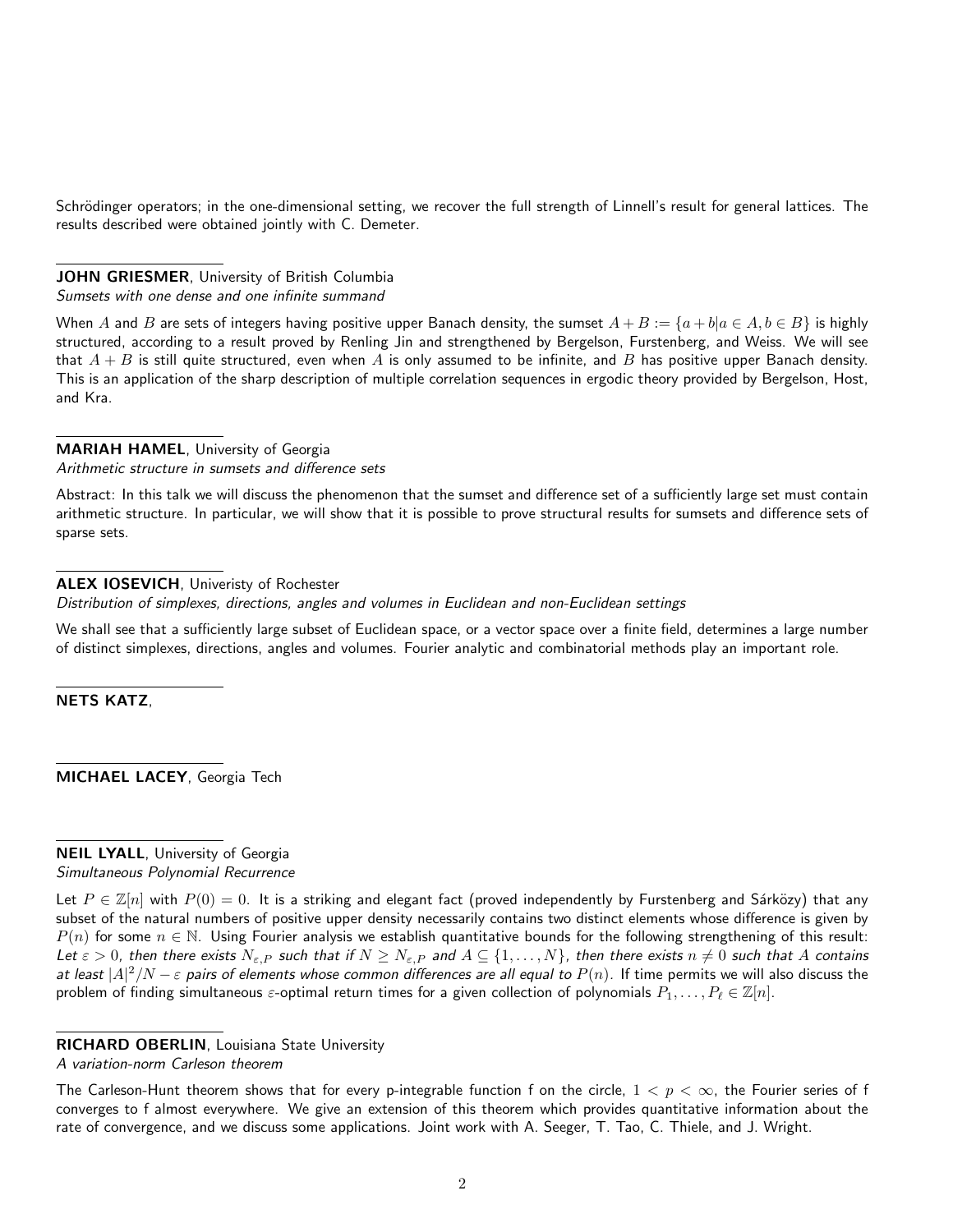#### **STEVEN SENGER, University of Missouri**

ome connections between discrete and continuous geometric combinatorics, with recent illustrative results.

There are many combinatorial problems in discrete geometry which have natural analogs in a continuous setting. For example, the Erdős distance problem asks for the minimum number of distinct distances determined any set of  $n$  points in space, while the Falconer distance problem asks for the minimum number  $s$ , such that a subset of the unit cube, with Hausdorff dimension greater than s, must determine a set of distances of positive Lebesgue measure. We will explore some of the intimate connections between these two settings, and how to partially transfer results from one area into the other. Along the way, we will present several new results, and describe some open problems which have arisen from this interplay.

# OLOF SISASK, Queen Mary, University of London

#### A probabilistic approach to the almost-periodicity of convolutions

For two sets  $A$  and  $B$  in a finite abelian group, it is a classical result of Bogolyubov that the convolution  $1_A * 1_B$  is  $L^2$ almost-periodic, i.e., that there are many translates  $1_A*1_B(\cdot+t)$  that approximate  $1_A*1_B(\cdot)$  in  $L^2$ . This was extended to  $L^p$ -almost-periodicity for  $p>2$  by Bourgain, who applied the result to show that the sumset  $A+B$  of two dense sets  $A, B \subset \mathbb{Z}/N\mathbb{Z}$  contains long arithmetic progressions. We shall describe some versions of these almost-periodicity results that are valid also for non-abelian groups and give some applications. Joint work with E. Croot.

# MATTHEW SMITH, University of British Columbia

#### On solution-free sets for systems of quadratic equations

We use a combination of the methods developed by Gowers and refined by Green and Tao in the proof of Szemerédi's theorem on arithmetic progressions in sets and the Hardy-Littlewood circle method to establish an upper bound for the density of a set furnishing no solutions to a system of translation and dilation invariant quadratic equations. In particular, we will consider a system of quadratic equations the solutions to which are triangles similar to a given triangle in  $\Z^d$  for  $d\geq 7.$  We will show that if  $\mathcal{A} \subset \mathbb{Z}$  is a set such that  $\mathcal{A}^d$  contains no triangles similar to a given triangle in  $\mathbb{Z}^d$ , then the upper density of  $\mathcal A$  obeys the bound  $\delta_N \ll \exp(-c\sqrt{\log\log N})$  for some constant  $c>0$ , a bound independent of the given triangle.

# LINDSAY STOVALL, University of California, Los Angeles

Averages on curves with affine arclength

We discuss  $L^p$ -improving generalized Radon transforms that are given by averaging functions over curves with affine arclength measure.

# KRYSTAL TAYLOR, University of Rochester

Rotational curvature, Falconer's Distance problem, and Dimensions of sets

Let  $E\subset\left[0,1\right]^{d},\,d\geq2$  and consider

$$
D_t^{\phi}(E) = \{(x, y) \in E \times E : \phi(x, y) = t\}.
$$

We shall see that under some regularity assumptions on the function  $\phi$  , the upper Minkowski dimension of  $D_t^\phi$  is less than or equal to  $2dim_{\mathcal{H}}(E) - 1$  provided that the Hausdorff dimension of E is sufficiently large. We will also discuss connections between this inequality and the Falconer distance problem.

TYLER WHITEHOUSE, Vanderbilt University

Asymptotics for Riesz d-energies of some d-rectifiable manifolds